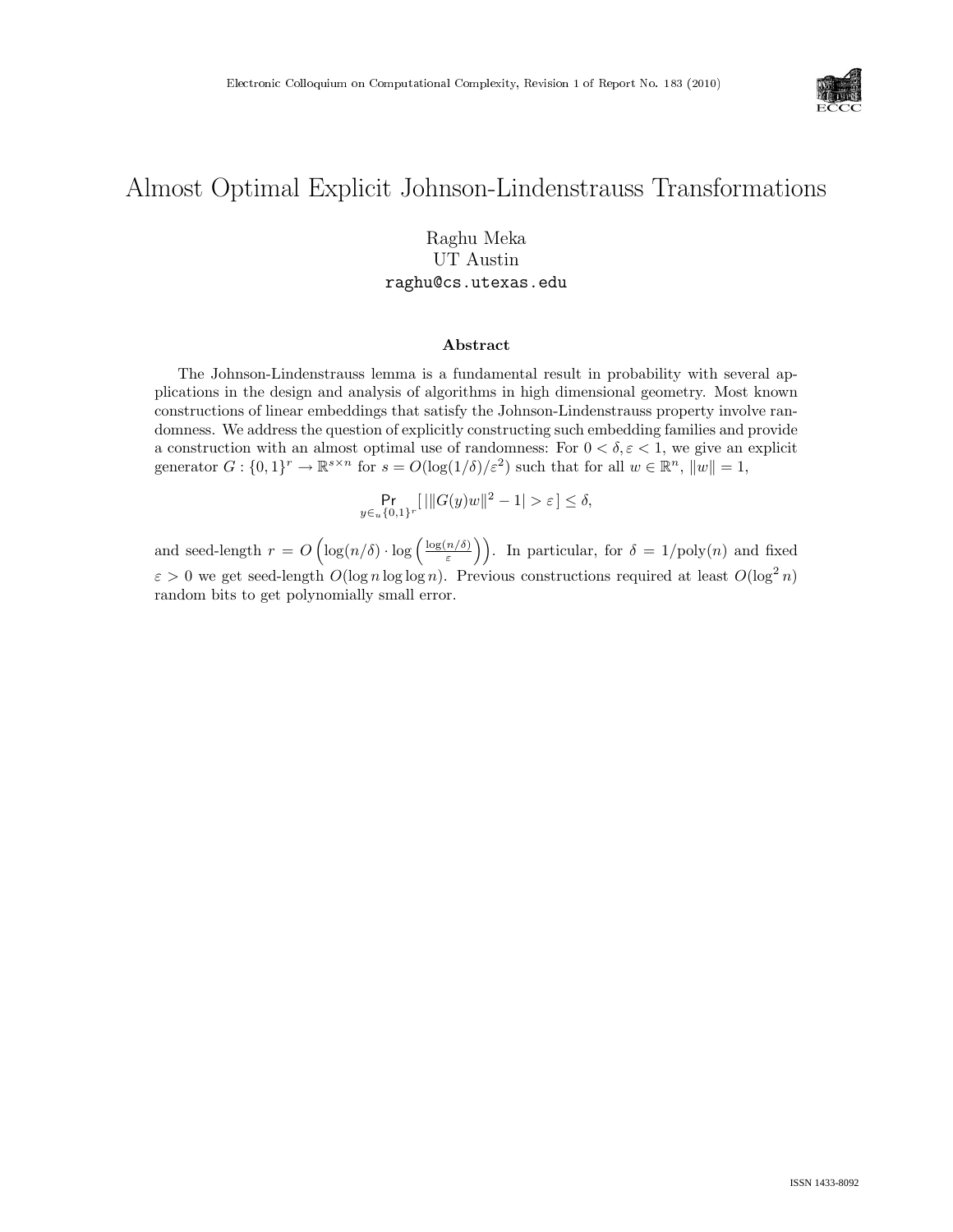### 1 Introduction

The celebrated Johnson-Lindenstrauss lemma (JLL) [\[JL84\]](#page-7-0) is by now a standard technique for handling high dimensional data. Among its many known variants (see [\[AV99,](#page-7-1) [DG03,](#page-7-2) [IM98,](#page-7-3) [Mat08\]](#page--1-0)), we use the following version originally due to Achlioptas  $[Ach03]$  as reference <sup>[1](#page-1-0)</sup>.

**Theorem 1.1** (Achlioptas). For all  $w \in \mathbb{R}^n$ ,  $||w|| = 1$ ,  $\varepsilon > 0$ ,  $s = C \log(1/\delta)/\varepsilon^2$ ,

$$
\Pr_{A \in_u \{1, -1\}^{s \times n}}[ \mid ||(1/\sqrt{s}) \, Aw||^2 - 1 \, | \geq \varepsilon \, ] \leq \delta.
$$

We say a family of random matrices has the JL property (or is a JL family) if a similar condition holds. In typical applications of JLL,  $\delta$  is taken to be  $1/poly(n)$  and the goal is to embed a given set of poly(n) points in n dimensions to  $O(\log n)$  dimensions with distortion at most  $\varepsilon$  for a fixed constant  $\varepsilon$ . This is the setting we concern ourselves with.

Most results on embedding the Euclidean space as above are probabilistic in nature. However, a simple probabilistic argument shows that there exists a fixed collection of  $\text{poly}(n, 1/\delta)$  linear mappings satisfying the JL property. Despite much attention, the best known constructions of JL families use at least  $O(\log n \log(1/\delta))$  random bits [\[CW09\]](#page-7-5). Besides being a natural problem in geometry as well as derandomization, an explicit family of Johnson-Lindenstrauss transformations would likely help derandomize other geometric algorithms and metric embedding constructions. Further, having an explicit construction is of fundamental importance for streaming algorithms as storing the entire matrix (as opposed to the randomness required to generate the matrix) is often too expensive in the streaming context.

Our main result is an explicit generator that takes roughly  $O(\log n \log \log n)$  random bits and outputs a matrix  $A \in \mathbb{R}^{s \times n}$  satisfying the JL property.

<span id="page-1-1"></span>**Theorem 1.2.** For every  $0 < \varepsilon, \delta < 1$ , there exists an explicit generator  $G : \{0,1\}^r \to \mathbb{R}^{n \times s}$  for  $s = C \log(1/\delta)/\varepsilon^2$ , such that for every  $w \in \mathbb{R}^n$ ,  $||w|| = 1$ ,

$$
\Pr_{y \in u\{0,1\}^r}[\,|\, \|G(y)w\|^2 - 1 \,| > \varepsilon \,] \le \delta.
$$

The seed-length of the generator is  $r = O\left(\log(n/\delta) \cdot \log\left(\frac{\log(n/\delta)}{s}\right)\right)$  $\left(\frac{n/\delta)}{\varepsilon}\right)\bigg).$ 

Our construction is elementary in nature using only standard tools in derandomization such as k-wise independence and oblivious samplers [\[Gol97\]](#page-7-6). The construction has the additional property that for  $\delta = 1/\text{poly}(n)$ , the matrix-vector product  $G(y)w$  can be computed efficiently in time  $O(n \log n)$ . The computational efficiency does not follow directly from the dimensions of  $G(y)$ , as in our construction  $G(y)$  is obtained by composing several matrices some of which are of dimension  $\tilde{O}(\sqrt{n}) \times n$ . Nevertheless, the large matrices are obtained from the discrete Fourier transform matrix facilitating fast matrix-vector product computations.

Further, as one of the motivations for derandomizing JLL is its potential applications in streaming, it is important that the entries of the generated matrices be computable in small space. We observe that for any  $i \in [s], j \in [n], y \in \{0,1\}^r$ , the entry  $G(y)_{ij}$  can be computed in space  $O(\log n)$ and time  $O(n^{2+o(1)})$  (for fixed  $\varepsilon$ ,  $\delta > 1/\text{poly}(n)$ ). (See proof of [Theorem 1.2](#page-1-1) for the exact bound)

<span id="page-1-0"></span><sup>&</sup>lt;sup>1</sup>Throughout, C denotes a universal constant. For a multiset S,  $x \in u$  S denotes a uniformly random element of S.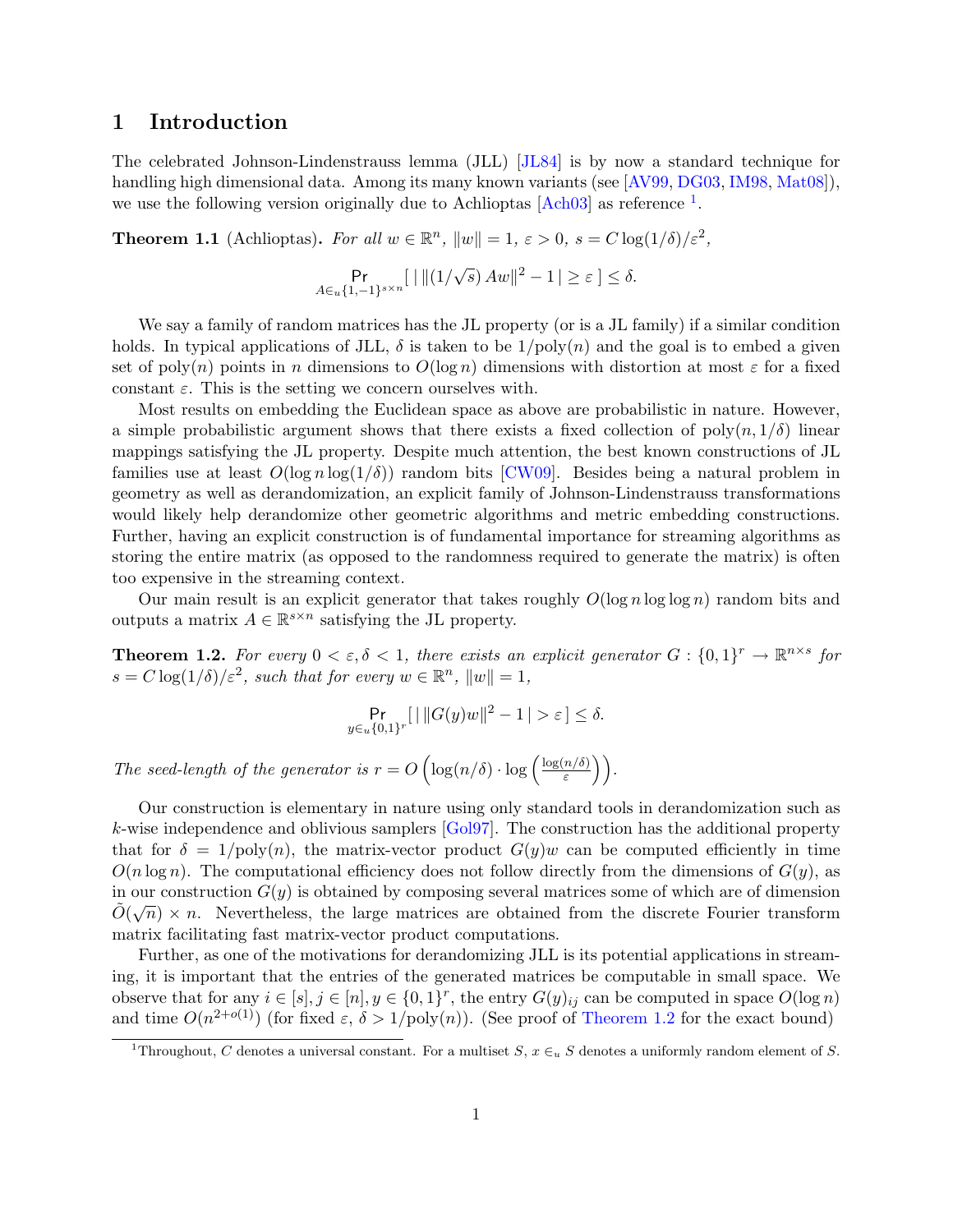#### 1.1 Related Work

Independently, Kane and Nelson [\[KN10\]](#page-7-7) obtained a construction that is similar in spirit to ours and achieves a slightly better seed-length of  $r = O(\log n + \log(1/\delta) \log(\log(1/\delta)/\varepsilon))$ . Note that for the important case of  $\delta$  polynomially small, our seed-length is the same as theirs.

The  $\ell_2$  streaming sketch of Alon et al. [\[AMS99\]](#page-7-8) implies an explicit JL family with seed-length  $O(\log n)$  for embedding  $\mathbb{R}^n$  into  $\mathbb{R}^s$  with distortion  $\varepsilon$  and error  $\delta$ , where  $s = O(1/\varepsilon^2\delta)$ . Karnin et al. [\[KRS09\]](#page-7-9) construct an explicit family for embedding  $\mathbb{R}^n$  into  $\mathbb{R}^s$  with distortion  $\varepsilon = 1/s^{-C}$  and error  $\delta = 1/s^{-c}$ . The seed-length they achieve is  $(1 + o(1)) \log n + O(\log^2 s)$ .

The works of Diakonikolas et al. [\[DKN10\]](#page-7-10) and Meka and Zuckerman [\[MZ10\]](#page--1-1) construct pseudorandom generators for degree 2 threshold functions achieving a seed-length of log  $n \cdot \text{poly}(1/\delta)$  for fooling with error at most  $\delta$ . As derandomizing the JL lemma is a special case of fooling degree 2 PTFs, these works give a JL family with seed-length  $\log n \cdot \text{poly}(1/\delta)$ .

The best known explicit JL family is the construction of Clarkson and Woodruff [\[CW09\]](#page-7-5) who show that a random scaled Bernoulli matrix with  $O(\log(1/\delta))$ -wise independent entries satisfies the JL lemma. We make use of their result in our construction.

We also note that there are efficient non-black box derandomizations of JLL, [\[EIO02\]](#page-7-11), [\[Siv02\]](#page--1-2). These works, take as input N points in  $\mathbb{R}^n$ , and deterministically compute an embedding (that depends on the input set) into  $\mathbb{R}^{O(\log N)/\varepsilon^2}$  which preserves all pairwise distances between the given set of N points.

Finally, we remark that our goal as well as result is very different from those of the recent works [\[AC09,](#page-7-12) [AL09,](#page-7-13) [DKS10,](#page-7-14) [AL10,](#page-7-15) [KN10\]](#page-7-7) on fast or sparse Johnson-Lindenstrauss transformations as pioneered by the seminal work of Ailon and Chazelle [\[AC09\]](#page-7-12). The goal in these works is to design a family of embedding matrices for which the matrix-vector products  $Ax$  can be computed efficiently (usually  $O(n \log n)$ ) and are mainly concerned with the setting where the desired error probability  $\delta$  is exponentially small. In contrast, we are mainly interested in the case where  $\delta$  is polynomially small but want to save on randomness.

#### 1.2 Outline of Construction

Our construction is based on a simple iterative scheme: We reduce the dimension from n to  $\tilde{O}(\sqrt{n})$ using k-wise independence and *oblivious samplers* [\[Gol97\]](#page-7-6) and iterate for  $O(\log \log n)$  steps.

Fix a vector  $w \in \mathbb{R}^n$  with  $||w|| = 1$  and let  $\delta = 1/\text{poly}(n)$ . We first use an idea of Ailon and Chazelle [\[AC09\]](#page-7-12) who give a family of unitary transformations  $\mathcal R$  from  $\mathbb R^n \to \mathbb R^n$  such that for every  $w \in \mathbb{R}^n$  and  $V \in_u \mathcal{R}$ , the vector  $Vw$  is regular in the sense that  $||Vw||_{\infty} = O(\sqrt{\log n/n})$ . We derandomize their construction using limited independence to get a bound of  $||Vw||_{\infty} = O(n^{-1/4})$ .

We next observe that for a vector  $w \in \mathbb{R}^n$ , with  $||w||_{\infty} = O(n^{-1/4}||w||_2)$  projecting onto a random set of  $O(n^{1/2} \log(1/\delta)/\varepsilon^2)$  coordinates preserves the  $\ell_2$  norm with distortion at most  $\varepsilon$ . We then note that the random set of coordinates can be chosen using efficient samplers as in [\[Gol97\]](#page-7-6). The idea of using samplers is due to Karnin et al. [\[KRS09\]](#page-7-9) who use samplers for a similar purpose.

Finally, iterating the above scheme  $O(\log \log n)$  times we obtain an embedding of  $\mathbb{R}^n$  to  $\mathbb{R}^{\text{poly}\log n}$ using roughly  $O(\log n \log \log n)$  random bits. We then apply the result of Clarkson and Woodruff and perform the final embedding into  $O(\log(1/\delta)/\varepsilon^2)$  dimensions by using a random scaled Bernoulli matrix with  $O(\log(1/\delta))$ -wise independent entries.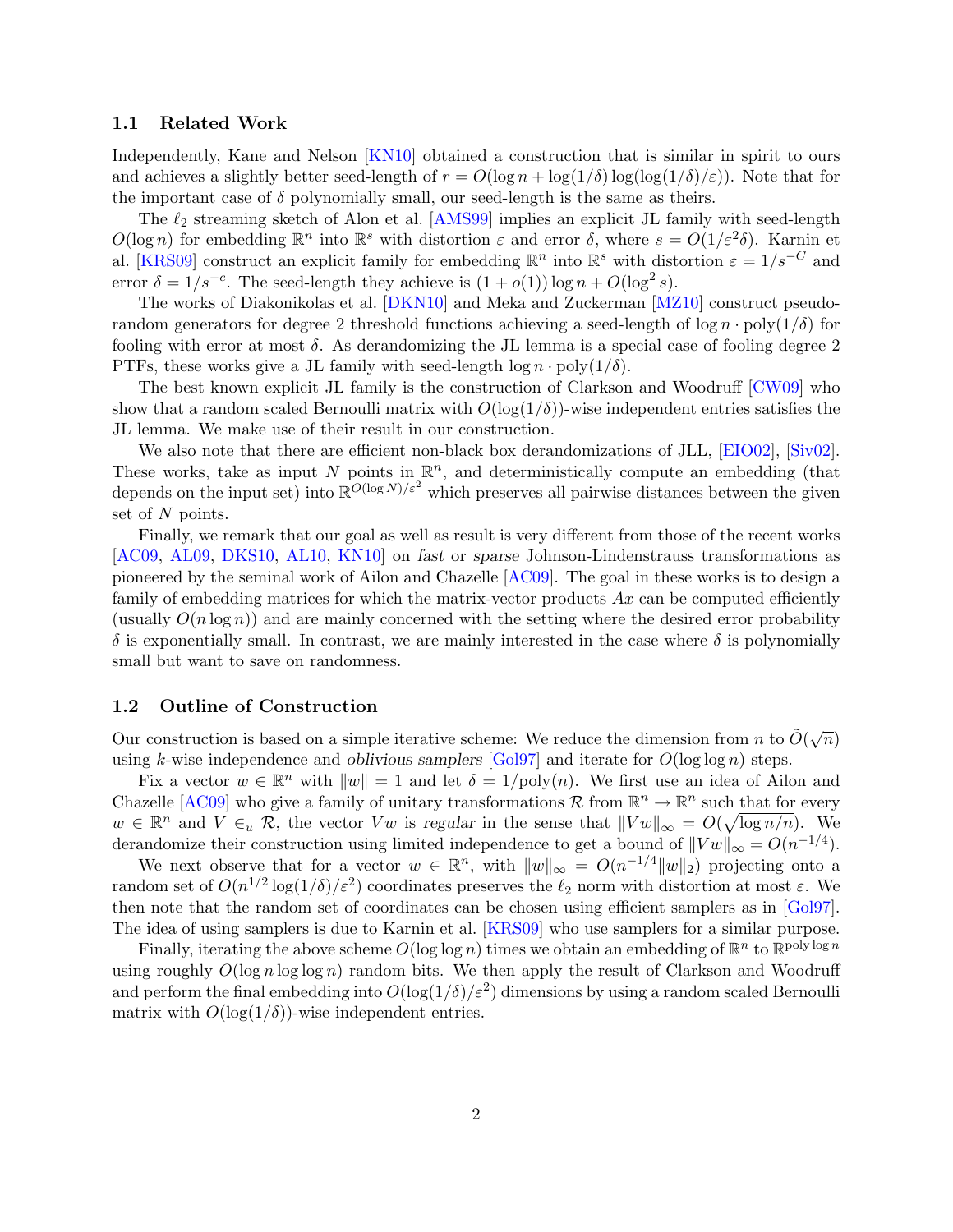### 2 Preliminaries

Let  $H_n \in \{-1/\sqrt{n}, 1/\sqrt{n}\}^{n \times n}$  be the normalized Hadamard matrix such that  $H_n^T H_n = I_n$  (we drop the suffix  $n$  when dimension is clear from context). While the Hadamard matrix is known to exist for powers of 2, for clarity, we ignore this minor technicality and assume that it exists for all  $n$ .

We make use of Khintchine-Kahane inequalities (cf. [\[LT91\]](#page--1-3)).

<span id="page-3-1"></span>**Lemma 2.1** (Khintchine-Kahane). For every  $w \in \mathbb{R}^n$ ,  $x \in_u \{1, -1\}^n$ ,  $k > 0$ ,

$$
\mathbb{E}[|\langle w, x \rangle|^k] \le k^{k/2} \mathbb{E}[|\langle w, x \rangle|^2]^{k/2} = k^{k/2} \|w\|^k.
$$

We use efficient oblivious samplers as in [\[Gol97\]](#page-7-6).

<span id="page-3-0"></span>**Theorem 2.2.** For every  $\varepsilon, \delta$  there exists  $s = C \log(1/\delta)/\varepsilon^2$  such that the following holds. There exists an explicit collection of subsets of  $[n]$ ,  $\mathcal{S}(n,\varepsilon,\delta)$ , with each  $S \in \mathcal{S}$  of cardinality  $|S| = s$ , and  $|S| = n \cdot \text{poly}(1/\varepsilon, 1/\delta)$  such that for every function  $f : [n] \to [0, 1]$ ,

$$
\Pr_{S \in u\mathcal{S}} \left[ \left| \frac{1}{s} \sum_{i \in S} f(i) - \mathop{\mathbb{E}}_{i \in u[n]} f(i) \right| > \varepsilon \right] \le \delta.
$$

<span id="page-3-2"></span>**Corollary 2.3.** For every  $\varepsilon, \delta, B > 0$  there exists  $s = C \log(1/\delta) B^2 / \varepsilon^2$  such that the following holds. There exists an explicit collection of subsets of [n],  $\mathcal{S}(n, B, \varepsilon, \delta)$ , with each  $S \in \mathcal{S}$  of cardinality  $|S| = s$ , and  $|S| = n \cdot \text{poly}(B/\varepsilon, 1/\delta)$  such that for every function  $f : [n] \to [0, B],$ 

$$
\Pr_{S \in u\mathcal{S}} \left[ \left| \frac{1}{s} \sum_{i \in S} f(i) - \mathop{\mathbb{E}}_{i \in u[n]} f(i) \right| > \varepsilon \right] \le \delta.
$$

*Proof.* Follows by taking  $S = \mathcal{S}(n, \varepsilon/B, \delta)$  as in [Theorem 2.2](#page-3-0) and using the condition of Theorem 2.2 for  $\bar{f} : [n] \to [0, 1]$  defined by  $\bar{f}(i) = f(i)/B$ .  $\Box$ 

Finally, we use the following result of Clarkson and Woodruff.

<span id="page-3-4"></span>**Theorem 2.4** (Theorem 2.2,  $[CW09]$ ). There exist constants c, C such that the following holds. For **Theorem 2.4** (Theorem 2.2, [CWO9]). There exist constants  $c, C$  such that the following holds. For  $0 < \varepsilon, \delta < 1$ ,  $s = c \log(1/\delta)/\varepsilon^2$ , let  $A \in \mathbb{R}^{s \times n}$  be a random matrix with entries in  $\{-1/\sqrt{s}, 1/\sqrt{s}\}$ that are  $(C \log(1/\delta))$ -wise independent. Then, for every  $w \in \mathbb{R}^n$ ,  $||w|| = 1$ ,

$$
\Pr_A[ \ ||Aw||^2 - 1 \, \vert \ge \varepsilon \, ] \le \delta.
$$

Note that for all k, m, constructions of k-wise independent spaces over  $\{1, -1\}^m$  with seed-length  $O(k \log m)$  are known.

### 3 Main Construction

Suppose that  $\delta > 1/n^c$  for a constant  $c > 0$ . If not we first embed the input vector into  $\mathbb{R}^N$  for  $N = \lfloor 1/\delta \rfloor$  by retaining the first n coordinates and setting the other coordinates to be 0. The parameters we get by working over  $\mathbb{R}^N$  will be the same as those of [Theorem 3.4](#page-5-0) and hence of [Theorem 1.2.](#page-1-1) Further, we assume that  $\log(1/\delta)/\epsilon^2 = o(n)$  as else JLL is not interesting.

<span id="page-3-3"></span>As outlined in the introduction, we first give a family of rotations to regularize vectors in  $\mathbb{R}^n$ . For a vector  $x \in \mathbb{R}^n$ , let  $D(x) \in \mathbb{R}^{n \times n}$  be the diagonal matrix with  $D(x)_{ii} = x_i$ .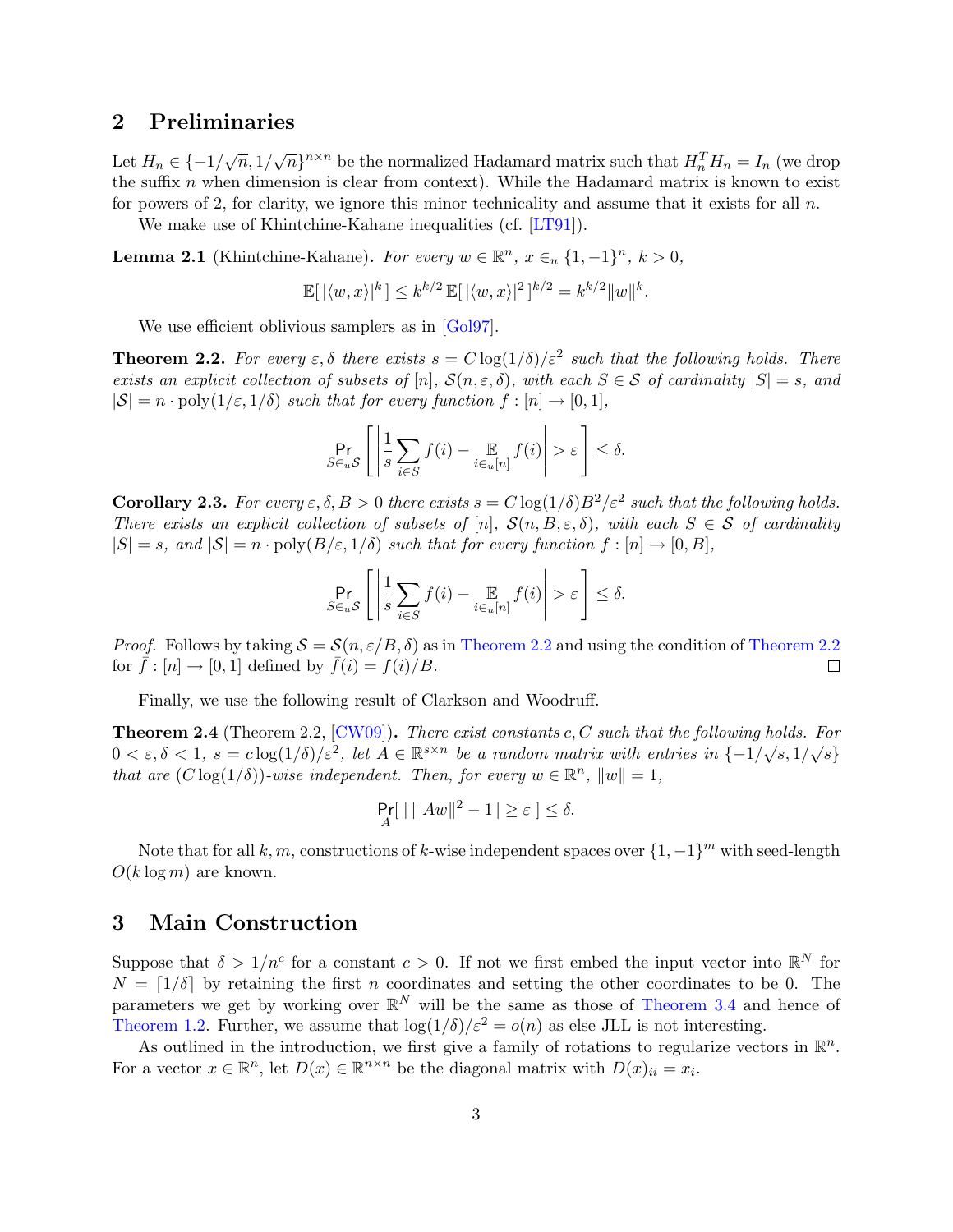**Lemma 3.1.** Let  $x \in \{1, -1\}^n$  be drawn from a k-wise independent distribution. Then, for every  $w \in \mathbb{R}^n$  with  $||w|| = 1$ ,

$$
\Pr[\|HD(x)w\|_{\infty} > n^{-(1/2-\alpha)}] \le \frac{k^{k/2}}{n^{\alpha k - 1}}.
$$

*Proof.* Let  $v = HD(x)w$ . Then, for  $i \in [n]$ ,  $v_i = \sum_j H_{ij} x_j w_j$  and  $\mathbb{E}[v_i^2] = \sum_j H_{ij}^2 w_j^2 = 1/n$ . By Markov's inequality and Khintchine-Kahane inequality [Lemma 2.1,](#page-3-1)

$$
\Pr[|v_i| > n^{-(1/2-\alpha)}] \le \mathbb{E}[v_i^k] \cdot n^{(1/2-\alpha)k} \le k^{k/2} n^{(1/2-\alpha)k} / n^{k/2} = k^{k/2} n^{-\alpha k}.
$$

The claim now follows from a union bound over  $i \in [n]$ .

We now give a family of transformations for reducing n dimensions to  $\tilde{O}(n^{1/2})$  dimensions with distortion at most  $\varepsilon$ . For  $S \subseteq [n]$ , let  $\mathcal{P}_S : \mathbb{R}^n \to \mathbb{R}^{|S|}$  be the projection onto the coordinates in S.

<span id="page-4-0"></span>**Lemma 3.2.** Let  $S \equiv S(n, n^{1/4}, \varepsilon, \delta)$ ,  $s = O(n^{1/2} \log(1/\delta)/\varepsilon^2)$  be as in [Corollary 2.3](#page-3-2) and let D be a k-wise independent distribution over  $\{1,-1\}^n$ . For  $S \in_u \mathcal{S}$ ,  $x \leftarrow D$ , let random linear transformation  $A_{S,x} : \mathbb{R}^n \to \mathbb{R}^s$  be defined by  $\overline{A_{S,x}} = \sqrt{n/s} \cdot \mathcal{P}_S \cdot HD(x)$ . Then, for every  $w \in \mathbb{R}^n$ with  $||w|| = 1$ ,

$$
Pr[|||A_{S,x}(w)||^2 - 1| \ge \varepsilon] \le \delta + k^{k/2}/n^{k/8 - 1}.
$$

*Proof.* Let  $v = HD(x)w$ . Then,  $||v|| = 1$  and by [Lemma 3.1](#page-3-3) applied for  $\alpha = 1/8$ ,

$$
\Pr[\|v\|_{\infty} > n^{-3/8}] \le k^{k/2}/n^{k/8-1}.
$$

Now suppose that  $||v||_{\infty} \leq n^{-3/8}$ . Define  $f : [n] \to \mathbb{R}$  by  $f(i) = n \cdot v_i^2 \leq n \cdot n^{-3/4} = n^{1/4} = B$ . Then,

$$
||A_{S,x}(w)||^2 = (n/s)||\mathcal{P}_S(v)||^2 = \frac{1}{s} \sum_{i \in S} n v_i^2 = \frac{1}{s} \sum_{i \in S} f(i),
$$

and  $\mathbb{E}_{i\in [n]} f(i) = (1/n) \sum_i n \cdot v_i^2 = 1$ . Therefore, by [Corollary 2.3,](#page-3-2)

$$
\Pr[|\ ||A_{S,x}(w)||^2 - 1| \geq \varepsilon] = \Pr_{S} \left[ \left| \frac{1}{s} \sum_{i \in S} f(i) - \mathop{\mathbb{E}}_{i \in u[n]} f(i) \right| \geq \varepsilon \right] \leq \delta.
$$

The claim now follows.

We now recursively apply the above lemma. Fix  $\varepsilon, \delta > 0$ . Let  $\mathcal{A}(n, k) : \mathbb{R}^n \to \mathbb{R}^{s(n)}$  be the collection of transformations  $\{A_{S,x}: S \in u \text{ } S, x \leftarrow D\}$  as in the above lemma for  $s(n) = s(n, n^{1/4}, \varepsilon, \delta) =$  $Cn^{1/2}\log(1/\delta)/\epsilon^2$ . Note that we can sample from  $\mathcal{A}(n,k)$  using  $O(k\log n + \log(1/\epsilon) + \log(1/\delta))$ random bits. Let  $n_0 = n$ , and let  $n_{i+1} = s(n_i)$ . Let  $k_0 = 16(c+1)$  (recall that  $\delta > 1/n^c$ ) and  $k_{i+1} = 2^i k_0$ . The parameters  $n_i, k_i$  are chosen so that  $1/n_i^{k_i}$  is always polynomially small. Fix  $t > 0$ to be chosen later so that  $k_i < n_i^{1/8}$  for  $i < t$ .

<span id="page-4-1"></span>Lemma 3.3. For  $A_0 \in_u \mathcal{A}(n_0, k_0), A_1 \in_u \mathcal{A}(n_1, k_1), \cdots, A_{t-1} \in_u \mathcal{A}(n_{t-1}, k_{t-1})$  chosen independently, and  $w \in \mathbb{R}^n$ ,  $||w|| = 1$ ,

$$
\Pr[\left(1-\varepsilon\right)^t \leq \|A_{t-1} \cdots A_1 A_0(w)\|^2 \leq (1+\varepsilon)^t] \geq 1 - t\delta - \sum_{i=0}^{t-1} \frac{k_i^{k_i/2}}{n_i^{k_i/8 - 1}}.
$$

 $\Box$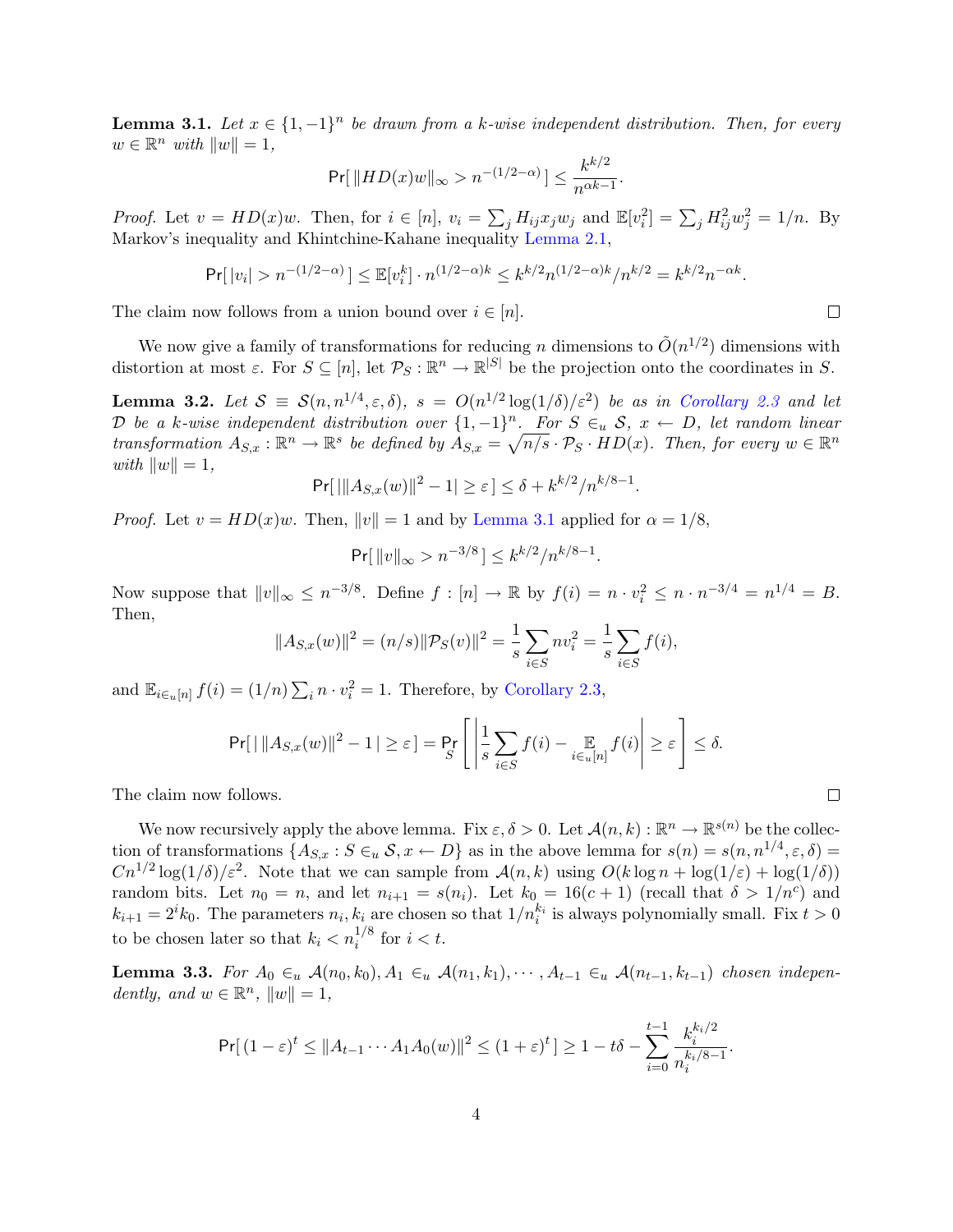*Proof.* The proof is by induction on  $i = 1, \ldots, t$ . For  $i = 1$ , the claim is same as [Lemma 3.2.](#page-4-0) Suppose the statement is true for  $i-1$  and let  $v = A_{i-1} \cdots A_0(w)$ . Then,  $v \in \mathbb{R}^{n_i}$  and by [Lemma 3.2](#page-4-0) applied to  $\mathcal{A}(n_i,k_i)$ ,  $k/2$ 

<span id="page-5-2"></span>
$$
\Pr[(1-\varepsilon)\|v\|^2 \leq \|A_i(v)\|^2 \leq (1+\varepsilon)\|v\|^2] \geq 1-\delta - \frac{k_i^{\kappa_i/2}}{n_i^{k_i/8-1}}.
$$

The claim now follows by induction.

What follows is a series of simple calculations to bound the seed-length and error from the above lemma. Observe that

$$
n^{(1/2)^i} \le n_i = n^{(1/2)^i} \cdot \left(\frac{C \log(1/\delta)}{\varepsilon^2}\right)^{1 + (1/2) + \dots + (1/2)^{i-1}} \le n^{(1/2)^i} \left(\frac{C \log(1/\delta)}{\varepsilon^2}\right)^2. \tag{3.1}
$$

Let  $t = O(\log \log n)$  be such that  $2^t = \log n/8 \log \log n$ . Then,  $n_t \leq \log^8 n \cdot (C \log(1/\delta)/\varepsilon^2)^2$ , and for  $i < t$ ,

<span id="page-5-1"></span>
$$
k_i < k_t = 16(c+1)2^t = 2(c+1)\log n / \log \log n < \log n = n^{(1/2)^t/8} < n_t^{1/8} < n_i^{1/8},\tag{3.2}
$$

where we assumed that  $\log \log n > 2c + 2$ . Therefore, the error in [Lemma 3.3](#page-4-1) can be bounded by

$$
t\delta + \sum_{i=0}^{t-1} \frac{k_i^{k_i/2}}{n_i^{k_i/8 - 1}} \le t\delta + n \sum_{i=0}^{t-1} n_i^{-k_i/16}
$$
 (Equation 3.2)  

$$
\le t\delta + n \sum_{i=0}^{t-1} n^{-(1/2)^i \cdot 16(c+1) \cdot 2^i/16}
$$
 (Equation 3.1)  

$$
\le t\delta + t/n^c \le 2t\delta
$$
 (as  $\delta > 1/n^c$ ).

Note that,

 $k_i \log n_i \leq 16(c+1) \cdot 2^i (\log n/2^i + 2C \log \log(1/\delta) + 4 \log(1/\varepsilon)) = O(\log n + \log n \log(1/\varepsilon) / \log \log n).$ 

Therefore, the randomness needed after  $t = O(\log \log n)$  iterations is

$$
\sum_{i=0}^{t-1} O(k_i \log n_i + \log(1/\varepsilon) + \log(1/\delta)) = O(\log n \cdot \log(\log n/\varepsilon)).
$$

<span id="page-5-0"></span>Combining the above arguments (and simplifying the resulting expression for seed-length) we get:

**Theorem 3.4.** There exists an explicit generator that takes  $O(\log(n/\delta) \cdot \log(\log(n/\delta)/\epsilon))$  random bits and outputs a linear transformation  $A: \mathbb{R}^n \to \mathbb{R}^m$  for  $m = O((\log^{10}(n/\delta))/\epsilon^4)$ , so that for  $every w \in \mathbb{R}^n, ||w|| = 1,$ 

$$
\Pr[\mid ||Aw||^2 - 1| > (C \log \log n)\varepsilon] \le (C \log \log n)\delta.
$$

We can now obtain our final construction of explicit Johnson-Lindenstrauss families by composing the above family with that of [Theorem 2.4.](#page-3-4)

$$
\Box
$$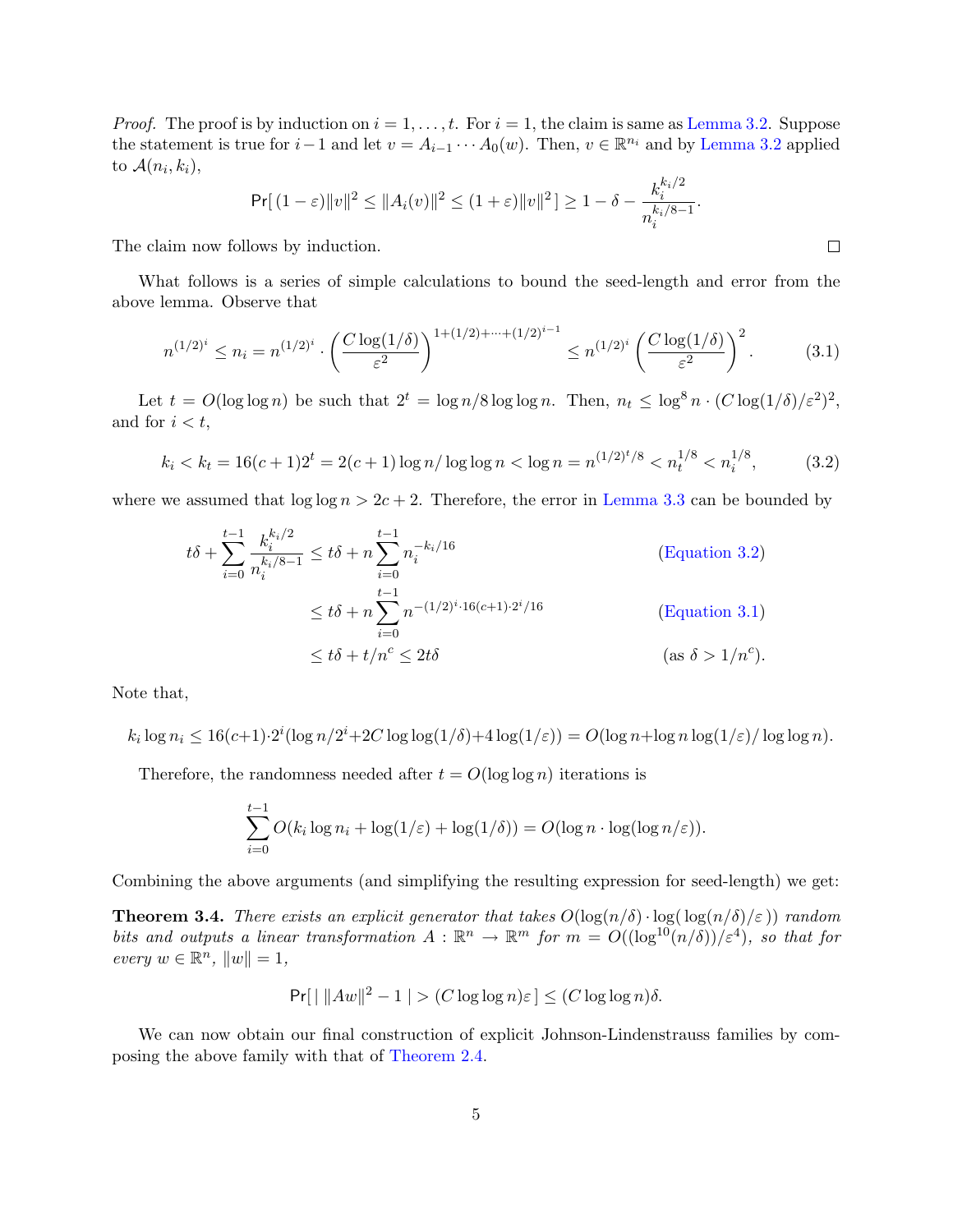Proof of [Theorem 1.2.](#page-1-1) Follows by composing the transformations of the above theorem for  $\varepsilon' =$  $\varepsilon/C \log \log n$ ,  $\delta' = \delta/C \log \log n$  with those of [Theorem 2.4](#page-3-4) using  $O(\log(1/\delta))$ -wise independence. The additional randomness required is  $O(\log(1/\delta)\log m) = O(\log(1/\delta)(\log \log(n/\delta) + \log(1/\varepsilon)).$ 

We next bound the time for computing matrix-vector products for the matrices we output. Let  $\delta > 1/n^c$ . Note that for  $i < t$ , the matrices  $A_i$  of [Lemma 3.3](#page-4-1) are of the form  $\mathcal{P}_S \cdot H_{n_i}D(x)$  for a k-wise independent string  $x \in \{1, -1\}^{n_i}$ . Thus, for any vector  $w_i \in \mathbb{R}^{n_i}$ ,  $A_i w_i$  can be computed in time  $O(n_i \log n_i)$  using the discrete Fourier transform. Therefore, for any  $w = w_0 \in \mathbb{R}^{n_0}$ , the product  $A_{t-1} \cdots A_1 A_0 w_0$  can be computed in time

$$
\sum_{i=0}^{t-1} O(n_i \log n_i) \le O(n \log n) + \log n \cdot \sum_{i=1}^{t-1} O\left(n^{1/2^i} (\log(1/\delta)/\varepsilon^2)^2\right)
$$
 (Equation 3.1)  
=  $O(n \log n + \sqrt{n} \log n \log^2(1/\delta)/\varepsilon^4)$ .

It is easy to check that the above bound dominates the time required to perform the final embedding.

A similar calculation shows that for indices  $i \in s, j \in [n]$ , the entry  $G(y)_{ij}$  of the generated matrix can be computed in space  $O\left(\sum_i \log n_i\right) = O(\log n + \log(1/\varepsilon) \cdot \log \log n)$  by expanding the product of matrices and enumerating over all intermediary indices. The time required to perform the calculation is  $O(s \cdot n_t \cdot n_{t-1} \cdots n_0) = n^2 \cdot (\log n/\varepsilon)^{O(\log \log n)}$ .  $\Box$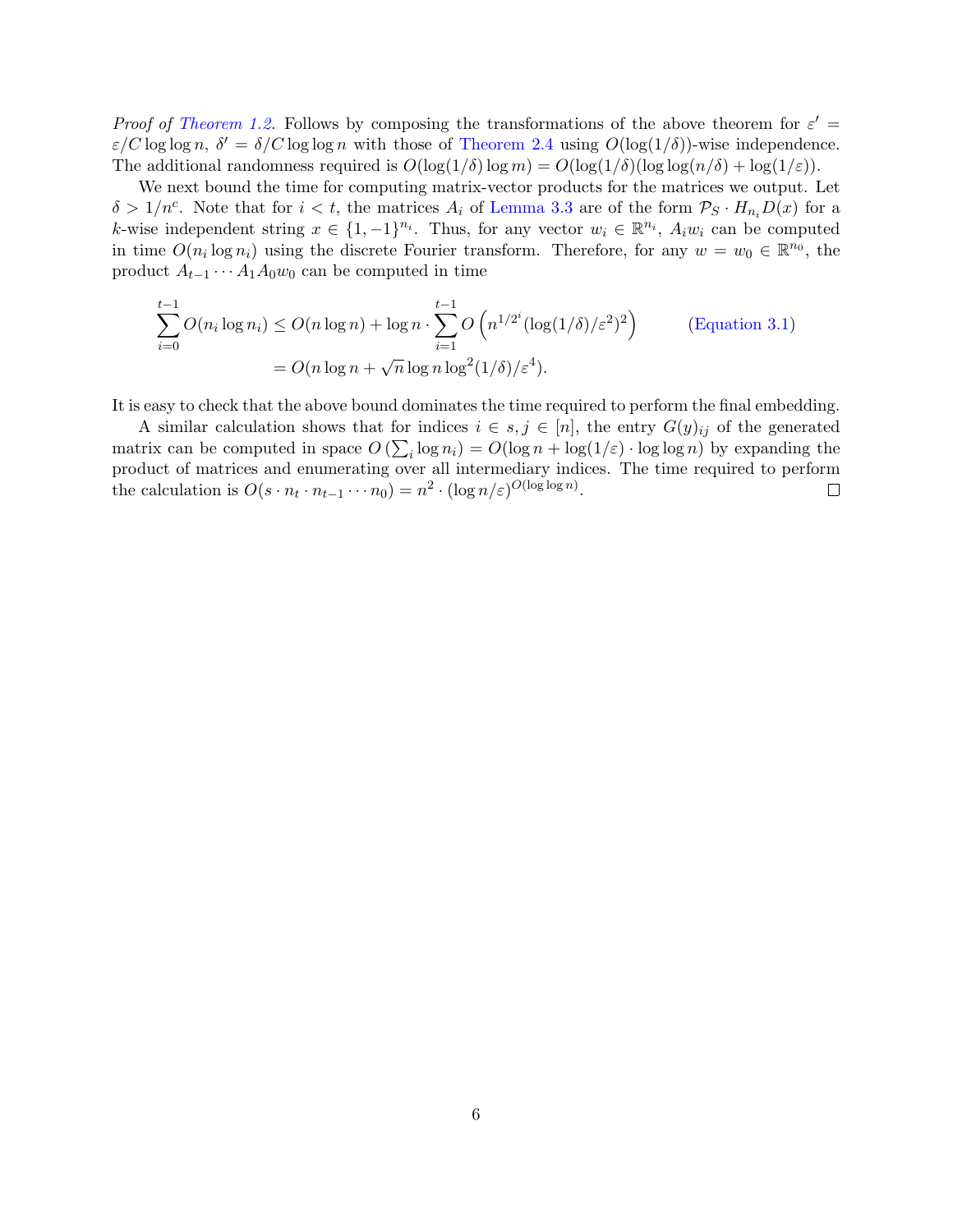## References

- <span id="page-7-12"></span>[AC09] Nir Ailon and Bernard Chazelle. The fast Johnson-Lindenstrauss transform and approximate nearest neighbors. SIAM J. Comput., 39(1):302–322, 2009.
- <span id="page-7-4"></span>[Ach03] Dimitris Achlioptas. Database-friendly random projections: Johnson-lindenstrauss with binary coins. J. Comput. Syst. Sci., 66(4):671–687, 2003.
- <span id="page-7-13"></span>[AL09] Nir Ailon and Edo Liberty. Fast dimension reduction using rademacher series on dual bch codes. Discrete & Computational Geometry, 42(4):615–630, 2009.
- <span id="page-7-15"></span>[AL10] Nir Ailon and Edo Liberty. Almost optimal unrestricted fast Johnson-Lindenstrauss transform. CoRR, abs/1005.5513, 2010. To appear in SODA 2011.
- <span id="page-7-8"></span>[AMS99] Noga Alon, Yossi Matias, and Mario Szegedy. The space complexity of approximating the frequency moments. Journal of Computer and System Sciences, 58(1):137 – 147, 1999.
- <span id="page-7-1"></span>[AV99] Rosa I. Arriaga and Santosh Vempala. An algorithmic theory of learning: Robust concepts and random projection. In FOCS, pages 616–623, 1999.
- <span id="page-7-5"></span>[CW09] Kenneth L. Clarkson and David P. Woodruff. Numerical linear algebra in the streaming model. In STOC, pages 205–214, 2009.
- <span id="page-7-2"></span>[DG03] Sanjoy Dasgupta and Anupam Gupta. An elementary proof of a theorem of johnson and lindenstrauss. Random Struct. Algorithms, 22(1):60–65, 2003.
- <span id="page-7-10"></span>[DKN10] Ilias Diakonikolas, Daniel Kane, and Jelani Nelson. Bounded independence fools degree 2 threshold functions. In FOCS, 2010.
- <span id="page-7-14"></span>[DKS10] Anirban Dasgupta, Ravi Kumar, and Tamás Sarlós. A sparse Johnson-Lindenstrauss transform. In STOC, pages 341–350, 2010.
- <span id="page-7-11"></span>[EIO02] Lars Engebretsen, Piotr Indyk, and Ryan O'Donnell. Derandomized dimensionality reduction with applications. In SODA, pages 705–712, 2002.
- <span id="page-7-6"></span>[Gol97] Oded Goldreich. A sample of samplers - a computational perspective on sampling (survey). Electronic Colloquium on Computational Complexity (ECCC), 4(20), 1997.
- <span id="page-7-3"></span>[IM98] Piotr Indyk and Rajeev Motwani. Approximate nearest neighbors: towards removing the curse of dimensionality. In STOC, pages 604–613, 1998.
- <span id="page-7-0"></span>[JL84] W B Johnson and J Lindenstrauss. Extensions of Lipschitz mappings into a Hilbert space. Contemp Math, 26:189–206, 1984.
- <span id="page-7-7"></span>[KN10] Daniel Kane and Jelani Nelson. A derandomized sparse Johnson-Lindenstrauss transform, 2010. arxiv:1006.3585.
- <span id="page-7-9"></span>[KRS09] Zohar Karnin, Yuval Rabani, and Amir Shpilka. Explicit dimension reduction and its applications. Electronic Colloquium on Computational Complexity (ECCC), 16(121), 2009.